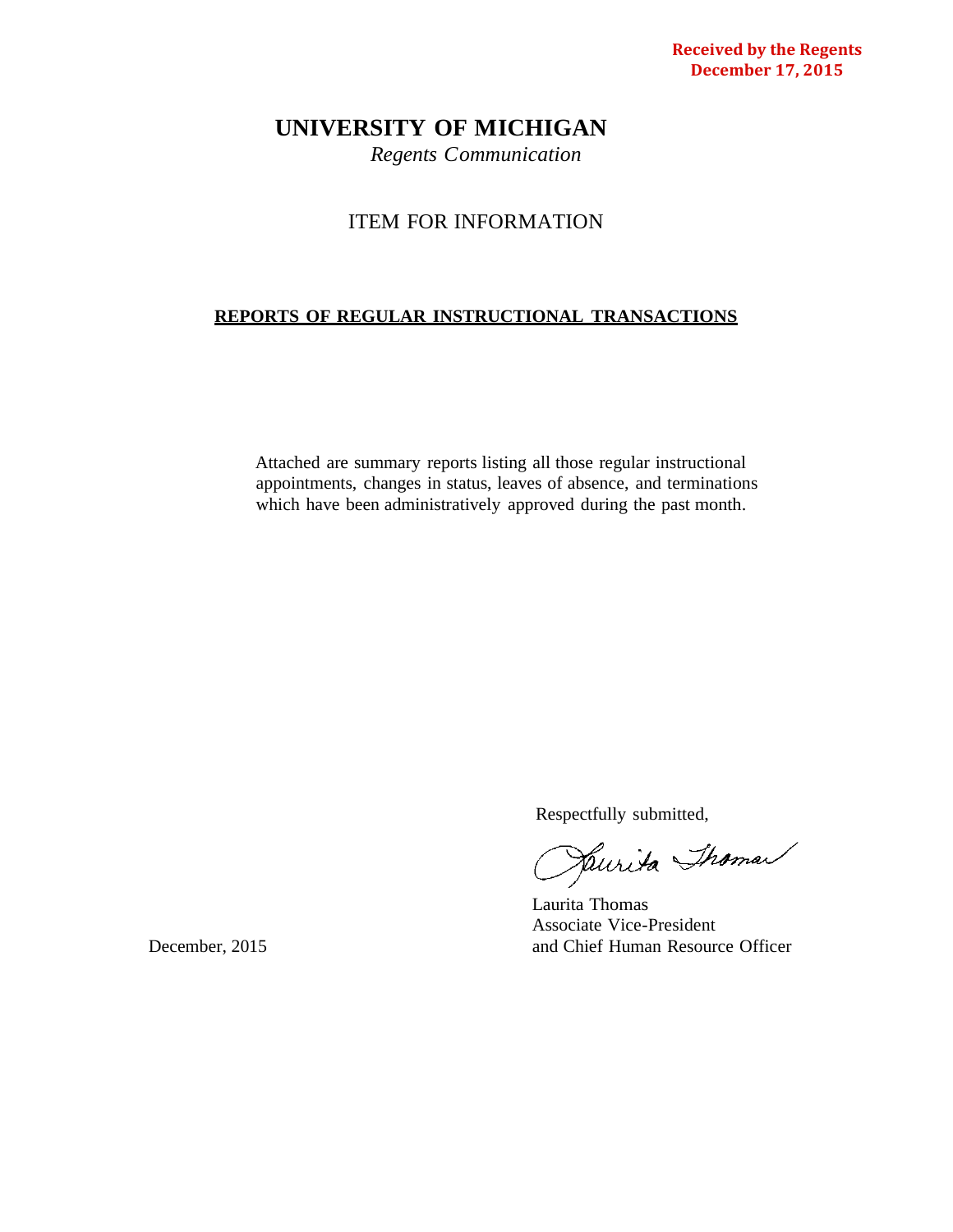## ADMINISTRATIVELY APPROVED NEW APPOINTMENTS OF REGULAR INSTRUCTIONAL STAFF December, 2015

## THE UNIVERSITY OF MICHIGAN – ANN ARBOR

## SCHOOL OF DENTISTRY

Sierraalta Aranguren, Andres I., D.D.S., Clinical Lecturer in Dentistry, Department of Biologic and Materials Sciences, effective October 30, 2015 to June 30, 2016, from the University of Michigan, Ann Arbor, Michigan

### COLLEGE OF ENGINEERING

#### Electrical Engineering and Computer Science

Avestruz, Al-Thaddeus, Ph.D., Assistant Professor of Electrical Engineering and Computer Science, effective January 1, 2016 to May 31, 2019, from Unified Solar, Incorporated, Cambridge, Massachusetts

### SCHOOL OF INFORMATION

Budak, Ceren, Ph.D., Assistant Professor of Information, effective November 16, 2015 to June 30, 2016, from the Microsoft Research, New York, New York

## COLLEGE OF LITERATURE, SCIENCE, AND THE ARTS

#### Chemistry

Narayan, Alison R.H., Ph.D., Assistant Professor of Chemistry, effective September 1, 2015 to May 31, 2018, from the University of Michigan, Ann Arbor, Michigan

## MEDICAL SCHOOL

#### Internal Medicine

Culler-Johnson, Cynthia D., M.D., Clinical Instructor in Internal Medicine, effective November 1, 2015 to October 31, 2016, from the IHA, Canton, Michigan

## Laboratory Animal Medicine

Allen, Portia S.A., D.V.M., Clinical Assistant Professor of Laboratory Animal Medicine, effective November 2, 2015 to August 31, 2016, from the University of Michigan, Ann Arbor, Michigan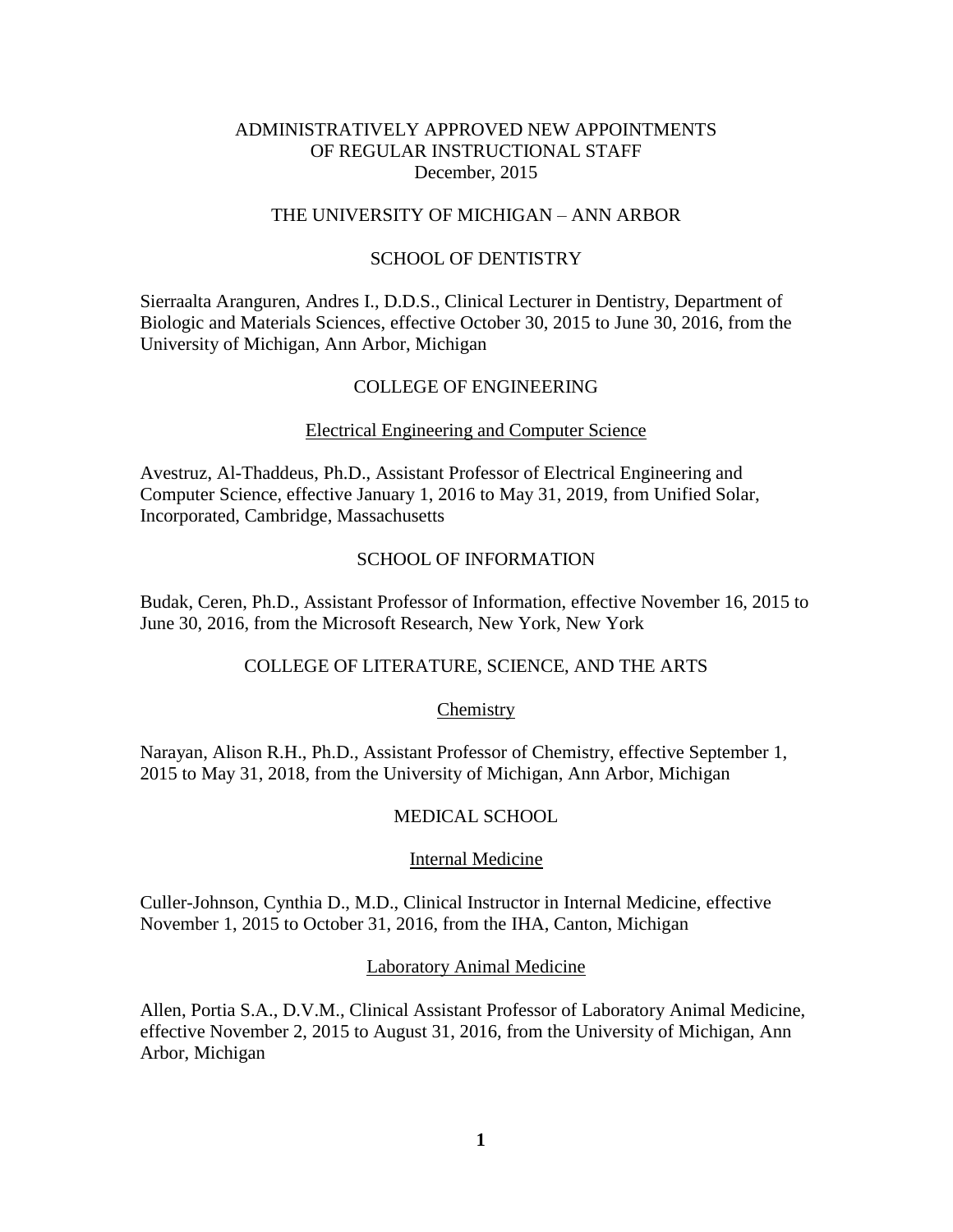## ADMINISTRATIVELY APPROVED NEW APPOINTMENTS OF REGULAR INSTRUCTIONAL STAFF December, 2015

## THE UNIVERSITY OF MICHIGAN – ANN ARBOR

## MEDICAL SCHOOL (continued)

### Pediatrics and Communicable Diseases

Andersen, Melissa, Ph.D., Clinical Assistant Professor of Pediatrics and Communicable Diseases, effective January 1, 2016 to August 31, 2017, from the Great Lakes Psychology Gap, Dearborn, Michigan

## Physical Medicine and Rehabilitation

Chandran, Srikrishna, M.D., Clinical Assistant Professor of Physical Medicine and Rehabilitation, effective November 16, 2015 to November 15, 2016, from the Johns Hopkins Hospital, Baltimore, Maryland

### Radiology

Mueller, Gisela C., M.D., Clinical Lecturer in Radiology, effective October 28, 2015 to October 27, 2016, from stay at home mom, Los Vegas, Nevada

## COLLEGE OF PHARMACY

Kippes, Kellie A., Ph.D., Clinical Assistant Professor of Pharmacy, effective November 23, 2015 to August 31, 2018, from the Gateway to Health, Detroit, Michigan

Smith, Michael A., Ph.D., Clinical Assistant Professor of Pharmacy, effective November 30, 2015 to August 31, 2018, from the University of Pennsylvania, Pittsburgh, Pennsylvania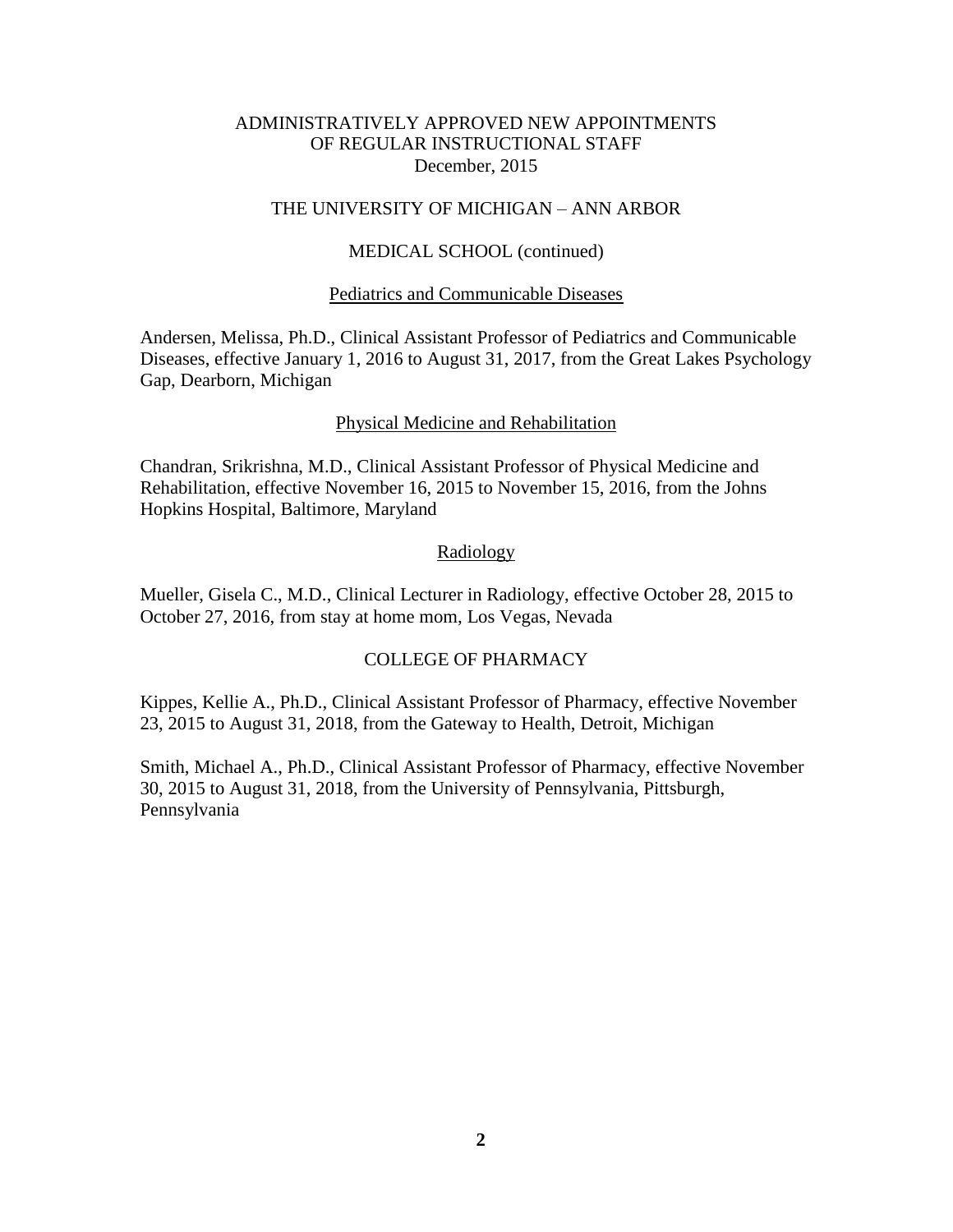## ADMINISTRATIVELY APPROVED PROMOTIONS, JOINT APPOINTMENTS, TRANSFERS OR DISCIPLINE CHANGES OF REGULAR INSTRUCTIONAL STAFF December, 2015

## THE UNIVERSITY OF MICHIGAN – ANN ARBOR

## SCHOOL OF EDUCATION

Hearn, Kendra L., Ph.D., from Clinical Assistant Professor of Education to Clinical Associate Professor of Education, effective September 1, 2015 to August 31, 2020

## COLLEGE OF LITERATURE, SCIENCE, AND THE ARTS

**Sociology** 

Murphy, Alexandra K., Ph.D., from Assistant Professor of Sociology to Assistant Professor of Sociology, College of Literature, Science, and the Arts and Assistant Professor of Public Policy, Gerald R Ford School of Public Policy, effective September 1, 2015 to August 31, 2016

## MEDICAL SCHOOL

## Anesthesiology

Nause-Osthoff, Rebecca, M.D., from Clinical Lecturer in Anesthesiology to Clinical Assistant Professor of Anesthesiology, effective December 1, 2015 to August 31, 2016

Zaidi, Raza H., M.D., from Clinical Lecturer in Anesthesiology to Clinical Assistant Professor of Anesthesiology, effective December 1, 2015 to August 31, 2016

## Dermatology

Reeve, Jennifer L., M.D., from Clinical Assistant Professor of Dermatology to Clinical Assistant Professor of Dermatology and Clinical Assistant Professor of Pediatrics and Communicable Diseases, effective August 1, 2015 to August 31, 2016

## Emergency Medicine

Somand, David M., M.D., from Clinical Lecturer in Emergency Medicine to Clinical Assistant Professor of Emergency Medicine, effective December 6, 2015 to August 31, 2016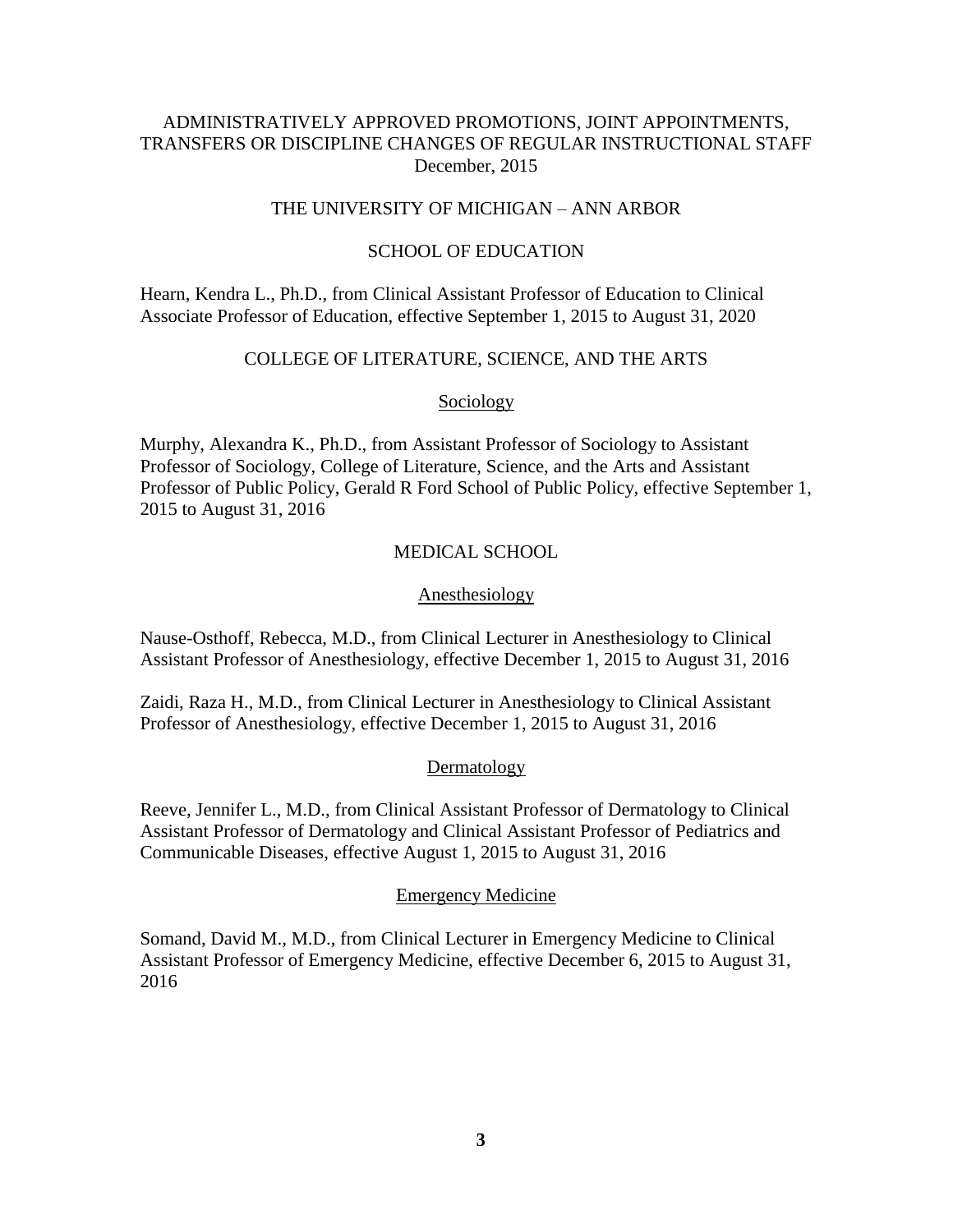## ADMINISTRATIVELY APPROVED PROMOTIONS, JOINT APPOINTMENTS, TRANSFERS OR DISCIPLINE CHANGES OF REGULAR INSTRUCTIONAL STAFF December, 2015

## THE UNIVERSITY OF MICHIGAN – ANN ARBOR

## MEDICAL SCHOOL (continued)

## Human Genetics

Hammoud, Saher S., Ph.D., from Assistant Professor of Human Genetics and Assistant Professor of Obstetrics and Gynecology to Assistant Professor of Human Genetics, Assistant Professor of Obstetrics and Gynecology and Assistant Professor of Urology, effective August 1, 2015 to August 31, 2016

Mueller, Jacob L., Ph.D., from Assistant Professor of Human Genetics and Assistant Professor of Obstetrics and Gynecology to Assistant Professor of Human Genetics, Assistant Professor of Obstetrics and Gynecology and Assistant Professor of Urology, effective August 1, 2015 to August 31, 2016

### Internal Medicine

Thomas, Michael P., M.D., from Clinical Lecturer in Internal Medicine to Clinical Assistant Professor of Internal Medicine, effective October 16, 2015 to August 31, 2017

## Learning Health Sciences

Vydiswaran, Vinod V., Ph.D., from Assistant Professor of Learning Health Sciences to Assistant Professor of Learning Health Sciences, Medical School and Assistant Professor of Information, School of Information, effective September 1, 2015 to May 31, 2020

### Ophthalmology and Visual Science

De Lott, Lindsey B., M.D., from Clinical Lecturer in Ophthalmology and Visual Science and Clinical Lecturer in Neurology to Assistant Professor of Ophthalmology and Visual Science and Clinical Lecturer in Neurology, effective November 12, 2015 to August 31, 2016

#### **Psychiatry**

Winters, Jamie, Ph.D., from Clinical Lecturer in Psychiatry to Clinical Assistant Professor of Psychiatry, effective October 1, 2015 to August 31, 2016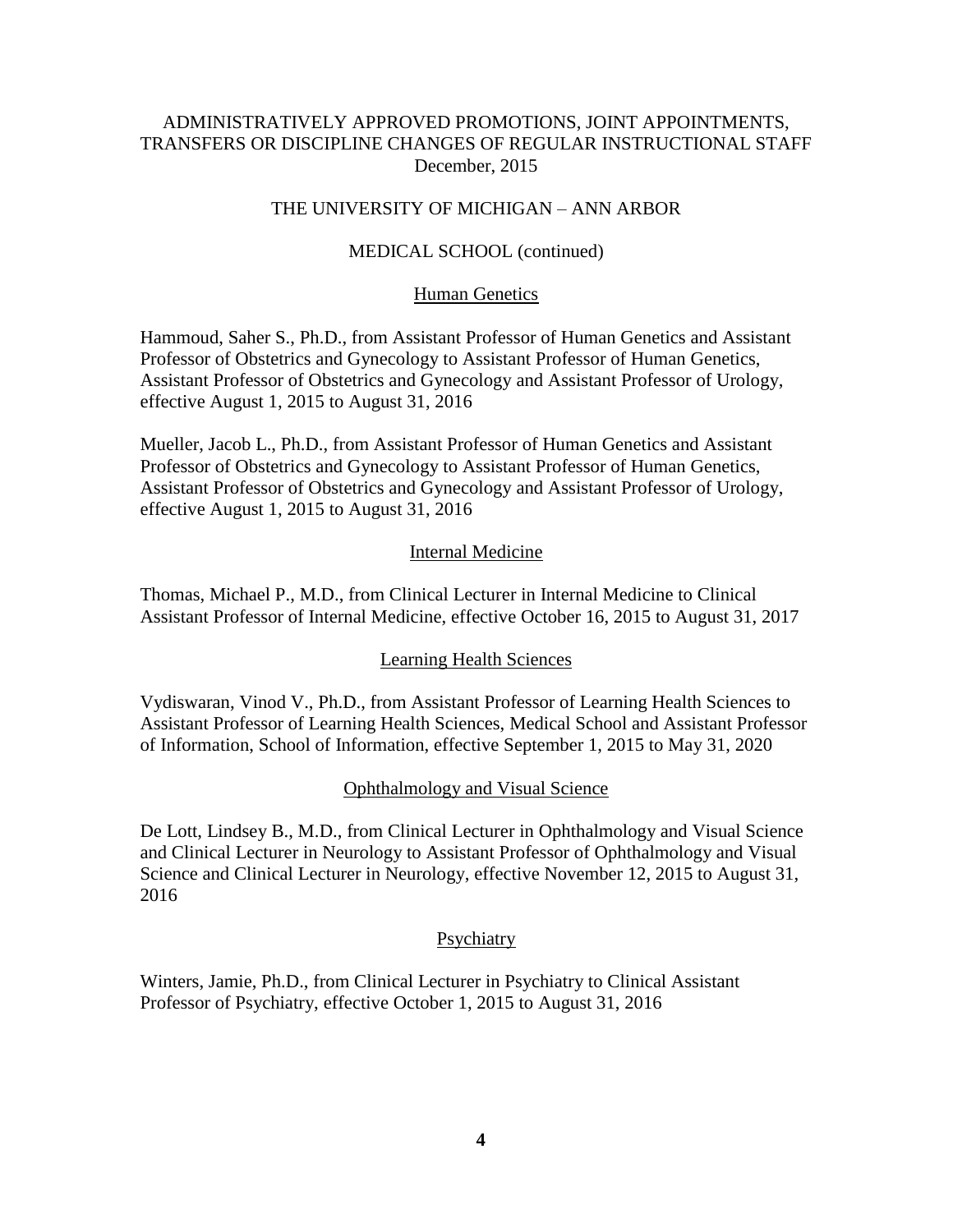## ADMINISTRATIVELY APPROVED EMERITUS/A FACULTY APPOINTMENTS December, 2015

## THE UNIVERSITY OF MICHIGAN – ANN ARBOR

## COLLEGE OF ENGINEERING

## Civil and Environmental Engineering

Woods, Richard D., Ph.D., Professor Emeritus of Civil and Environmental Engineering, effective January 1, 2016 to April 30, 2016

## COLLEGE OF LITERATURE, SCIENCE, AND THE ARTS

### **Chemistry**

Vedejs, Edwin, Ph.D., Professor Emeritus of Chemistry, effective November 1, 2015 to December 31, 2015

## MEDICAL SCHOOL

### Internal Medicine

Garabrant, David H., M.D., Professor Emeritus of Occupational Medicine, Department of Environmental Health Science, Professor Emeritus of Epidemiology, School of Public Health and Associate Professor Emeritus of Internal Medicine, Medical School, effective September 1, 2015 to August 31, 2016

Persky, Neal W., M.D., Clinical Assistant Professor Emeritus of Internal Medicine, effective November 1, 2015 to October 31, 2016

## Pathology

Johnson, Kent J., M.D., Professor Emeritus of Pathology, effective October 1, 2015 to September 30, 2016

## THE UNIVERSITY OF MICHIGAN – DEARBORN

## SCHOOL OF EDUCATION, HEALTH AND HUMAN SERVICES

#### Education

Verhey, Roger F., Ph.D., Professor Emeritus of Mathematics, Department of Mathematics and Statistics, College of Arts, Sciences and Letters and Professor Emeritus of Education, School of Education, Health and Human Services, effective October 1, 2015 to September 30, 2016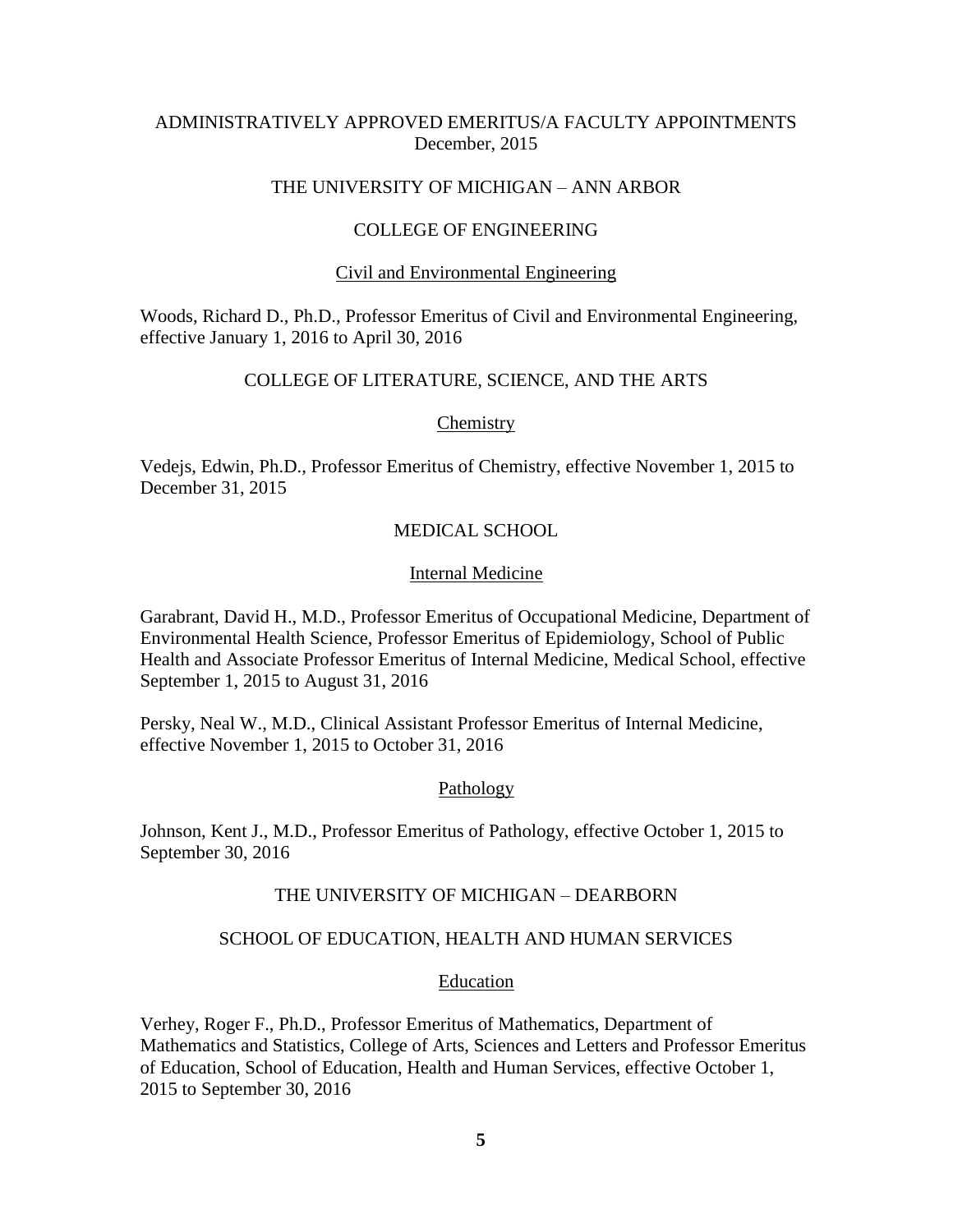## THE UNIVERSITY OF MICHIGAN – ANN ARBOR

## PENNY W STAMPS SCHOOL OF ART AND DESIGN

Khan, Osman, M.F.A., Associate Professor of Art and Design, with tenure, on sabbatical leave effective January 1, 2016 to May 31, 2016, to continue and extend research and work initiated in the Road to Hydridabad project (take the truck on the road across the United States). Work will be done across the United States.

## COLLEGE OF ENGINEERING

## Naval Architecture and Marine Engineering

Young, Yin L., Ph.D., Professor of Naval Architecture and Marine Engineering, with tenure, on sabbatical leave effective January 1, 2016 to May 31, 2016, to conduct research involving experimental and numerical modeling of the dynamic response and stability of composite hydrofoils in both fully wetted and cavitating conditions and to run experiments of a rigid and a flexible surface-piercing hydrofoil at a large cavitation tunnel. Work will be done at the Australian Maritime College, Launceston, Tasmania and the Italian National Ship Model Basin, Italy.

## COLLEGE OF LITERATURE, SCIENCE, AND THE ARTS

## Classical Studies

Caston, Ruth R., Ph.D., Associate Professor of Classical Studies, with tenure, on sabbatical leave effective September 1, 2015 to December 31, 2015, to work on a second book project on the Roman comic playwright Terence. Work will be done in Ann Arbor, Michigan.

#### English Language and Literature

Hu, Tung-Hui, Ph.D., Assistant Professor of English Language and Literature, on scholarly activity leave effective January 1, 2016 to December 31, 2016, to complete work on a book of poetry entitled "Common of Mast". Work will be done in Ann Arbor, Michigan.

Watkins, Claire, M.F.A., Assistant Professor of English Language and Literature, on scholarly activity leave effective January 1, 2016 to December 31, 2016, to complete a third book, a novel. Work will be done in Ann Arbor, Michigan.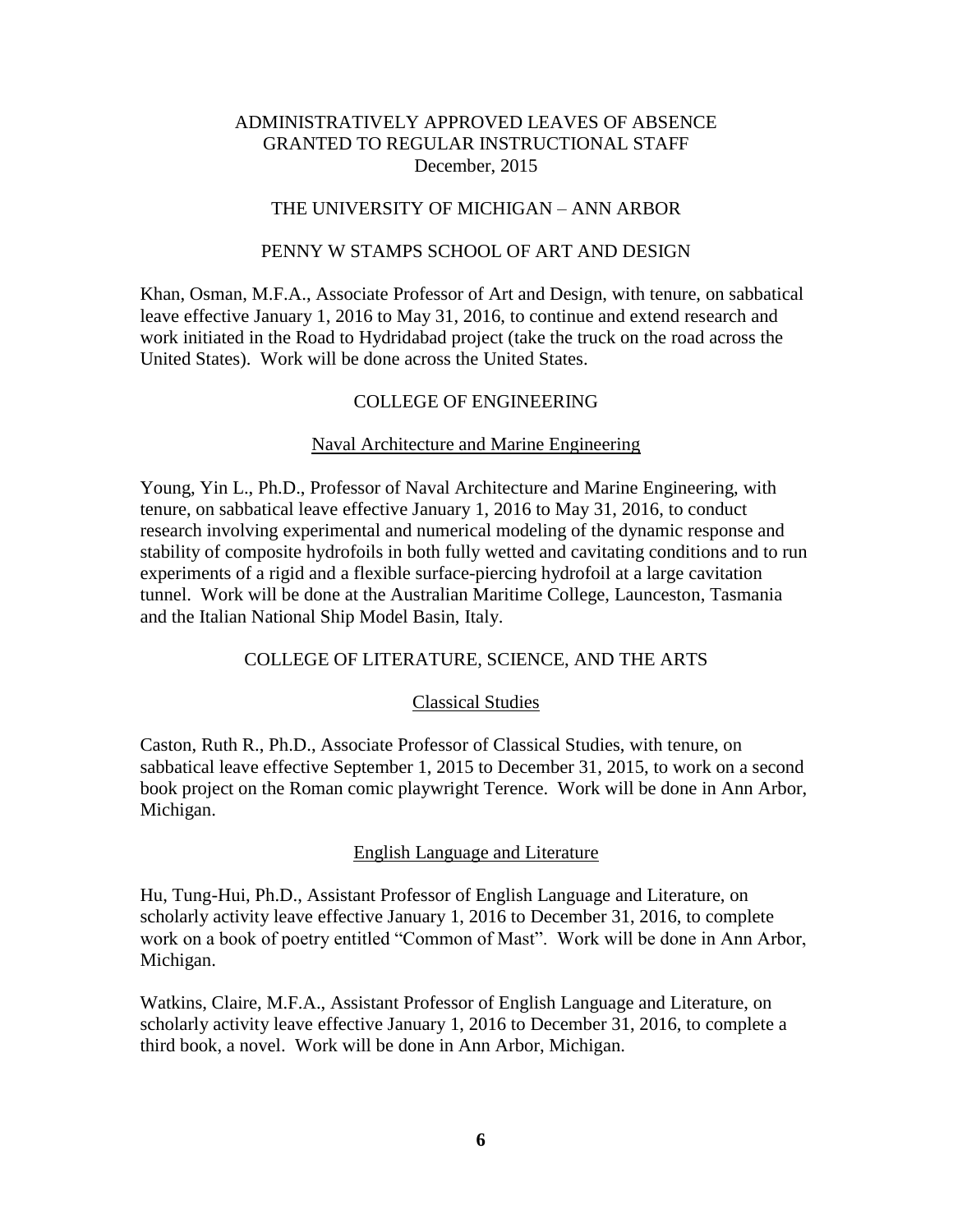## THE UNIVERSITY OF MICHIGAN – ANN ARBOR

## COLLEGE OF LITERATURE, SCIENCE, AND THE ARTS (continued)

#### English Language and Literature (continued)

Tinkle, Theresa L., Ph.D., Arthur F Thurnau Professor and Professor of English Language and Literature, with tenure, on sabbatical leave effective September 1, 2015 to December 31, 2015, to work on a monograph entitled "King, Mother, and Suffering Savior: Faces of God in Late Medieval England". Work will be done in Ann Arbor, Michigan.

#### **Linguistics**

Keller-Cohen, Deborah, Ph.D., Professor of Linguistics, w/tenure, Professor of Women's Studies, w/tenure, College of Literature, Science, and the Arts and Professor of Education, w/tenure, School of Education, on retirement furlough effective October 6, 2015 to December 31, 2018. Phased Retirement

#### Psychology

Ellsworth, Phoebe C., Ph.D., Frank Murphy Distinguished University Professor of Law and Psychology, Professor of Law, with tenure, Law School and Professor of Psychology, with tenure, College of Literature, Science, and the Arts, on sabbatical leave effective January 1, 2016 to May 31, 2016, to continue research on the appraisal theory of emotions. Work will be done in Geneva, Switzerland.

### Sociology

Barber, Jennifer S., Ph.D., Professor of Sociology, with tenure, on sabbatical leave effective September 1, 2015 to December 31, 2015, to write a book about teenage pregnancy. Work will be done in Ann Arbor, Michigan.

#### MEDICAL SCHOOL

#### Anesthesiology

Green, Carmen R., M.D., Professor of Anesthesiology, with tenure, Professor of Obstetrics and Gynecology, without tenure, Medical School and Professor of Health Management and Policy, without tenure, School of Public Health, on sabbatical leave effective July 1, 2015 to June 30, 2016, to complete a manuscript. Work will be done in Ann Arbor, Michigan.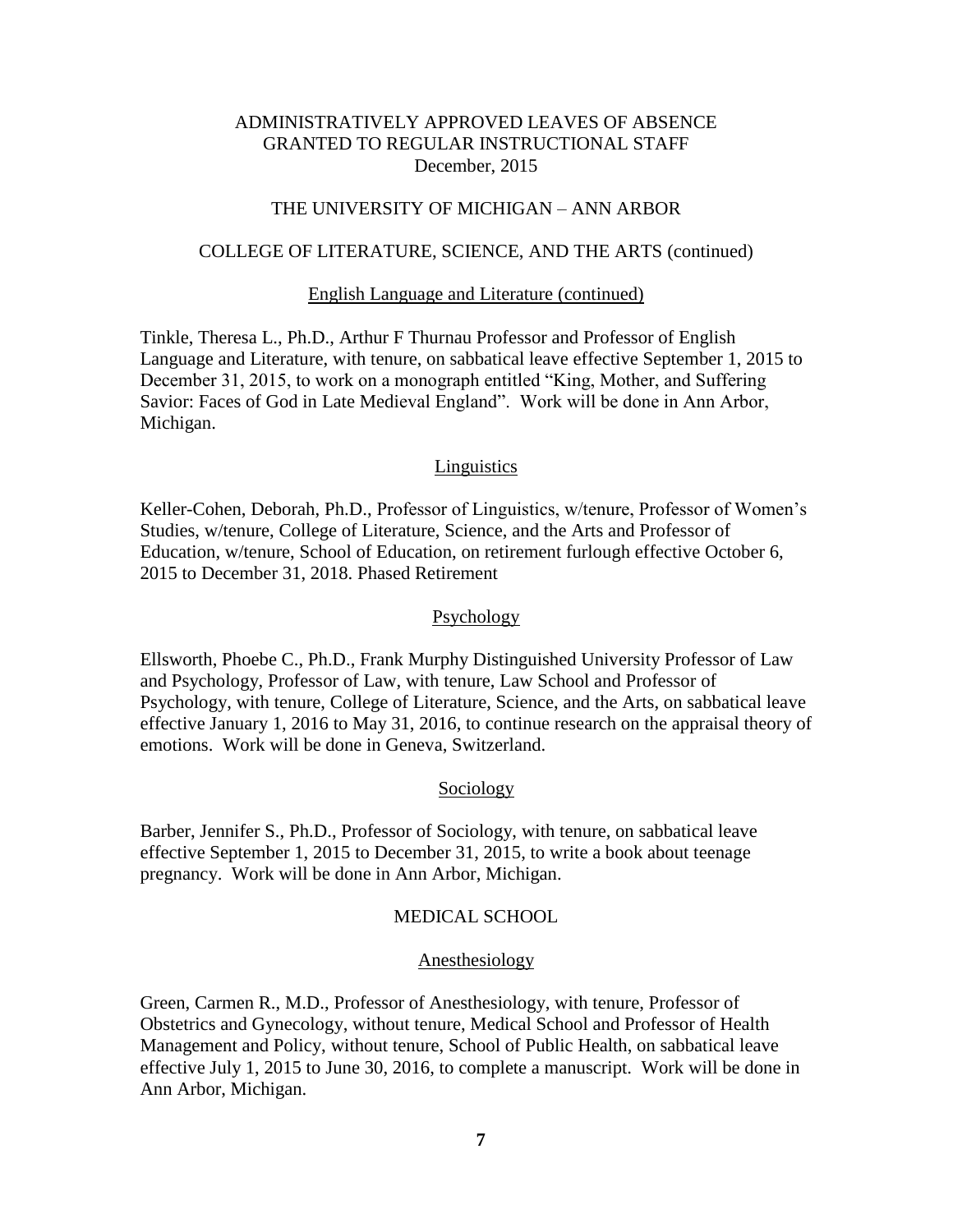## THE UNIVERSITY OF MICHIGAN – ANN ARBOR

## MEDICAL SCHOOL (continued)

## Internal Medicine

Kleaveland, Mary D., M.D., Clinical Assistant Professor of Internal Medicine, on personal leave effective October 11, 2015 to October 31, 2015.

Spector, Tara B., M.D., Clinical Assistant Professor of Internal Medicine, on personal medical leave effective November 19, 2015 to December 14, 2015.

Clark, Stephanie, M.D., Clinical Instructor in Internal Medicine, on extended sick leave effective October 12, 2015 to November 20, 2015.

Guivatchian, Tannaz, M.D., Clinical Lecturer in Internal Medicine, on personal leave effective August 19, 2015 to September 7, 2015.

Muza-Moons, Michelle M., Ph.D., Clinical Lecturer in Internal Medicine, on extended sick leave effective October 29, 2015 to January 3, 2016.

## Psychiatry

Blackwood, Karla A., M.D., Clinical Instructor in Psychiatry, on extended sick leave effective June 1, 2015 to November 16, 2015

## Radiology

Wong, Ka K., M.D., Clinical Assistant Professor of Radiology, on personal leave effective September 1, 2015 to December 14, 2015.

## SCHOOL OF NURSING

Bell, Susan A., Ph.D., Clinical Associate Professor of Nursing, on personal leave effective July 1, 2016 to June 30, 2018.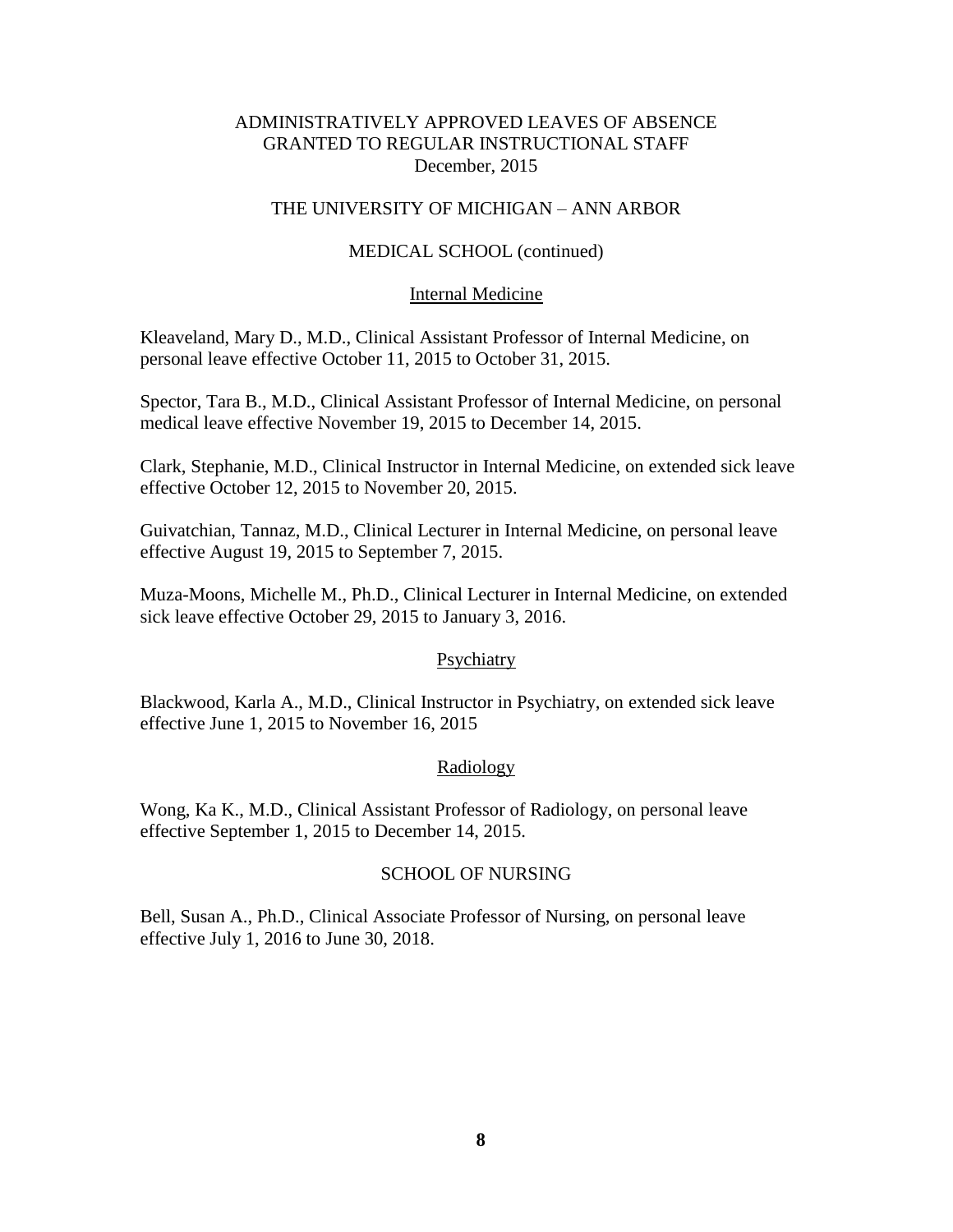## THE UNIVERSITY OF MICHIGAN – ANN ARBOR

## GERALD R FORD SCHOOL OF PUBLIC POLICY

Rabe, Barry G., Ph.D., J Ira and Nicki Harris Family Professor of Public Policy, Arthur F Thurnau Professor, Professor of Public Policy, with tenure, Gerald R Ford School of Public Policy, Professor of Environmental Policy, without tenure, School of Natural Resources and Environment, Professor of Program in the Environment, without tenure and Professor of Political Science, without tenure, College of Literature, Science, and the Arts, on sabbatical leave effective September 1, 2015 to December 31, 2015, to continue research on "The Political Feasibility and Policy Durability of Pricing Carbon"; to begin research on the Climate Policy Durability Project of the American Academy of Arts and Science; and to explore possible next steps for CLOSUP. Work will be done in Ann Arbor, Michigan.

## THE UNIVERSITY OF MICHIGAN – FLINT

## COLLEGE OF ARTS AND SCIENCES

### Computer Science, Engineering and Physics

Ganguly, Rajib, Ph.D., Associate Professor of Physics, Department of Computer Science, Engineering and Physics, with tenure, on sabbatical leave effective January 1, 2016 to May 31, 2016, to use the set of empirical relationships between the observed and physical properties of the quasar and the properties of the outflows to begin investigating different potential models for the outflows and to use the empirical relationships to test which are viable. Work will be done at the Pennsylvania State, State College, Pennsylvania.

### Music

Heidenreich, Christopher, D.M., Associate Professor of Music, with tenure, on sabbatical leave effective January 1, 2016 to May 31, 2016, to continue research with another edited edition of a work for wind band. Work will be done in Flint, Michigan.

#### Psychology

Broadbent, Julie, Ph.D., Associate Professor of Psychology, with tenure, on sabbatical leave effective January 1, 2016 to May 31, 2016, to conduct research on the literature related to behavioral addictions like Internet addiction to become familiar with the new methodology, as well as the studies already published in the field and to write an article critiquing this literature. Work will be done in Flint, Michigan and Ann Arbor, Michigan.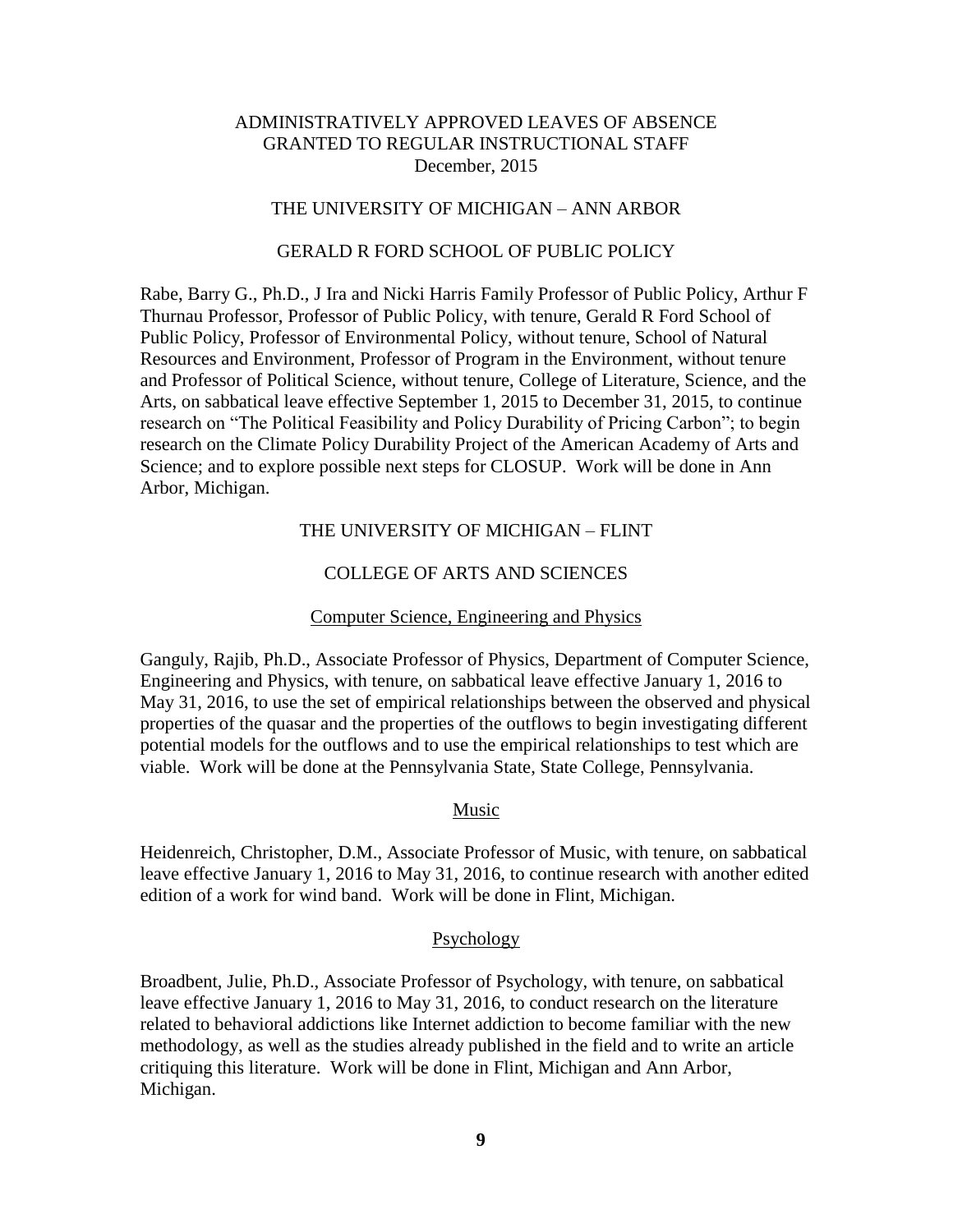## THE UNIVERSITY OF MICHIGAN – FLINT

### COLLEGE OF ARTS AND SCIENCES (continued)

### Theatre and Dance

Irwin, William H., M.F.A., Associate Professor of Theatre, Department of Theatre and Dance, with tenure, on sabbatical leave effective January 1, 2016 to May 31, 2016, to conduct a series of workshop series titled "The Science of Comedy". Work will be done at the Upright Citizens Brigade, New York City, New York.

### SCHOOL OF MANAGEMENT

Helmuth, John A., Ph.D., Professor of Finance, with tenure, on sabbatical leave effective September 1, 2015 to December 31, 2015, to complete a paper entitled "The Global Development of Private Business Schools and Universities". Work will be done in Central Europe, the Balkans, Italy and India.

Moreland, Keith A., Ph.D., Professor of Accounting, with tenure, on extended sick leave effective December 20, 2015 to May 31, 2016.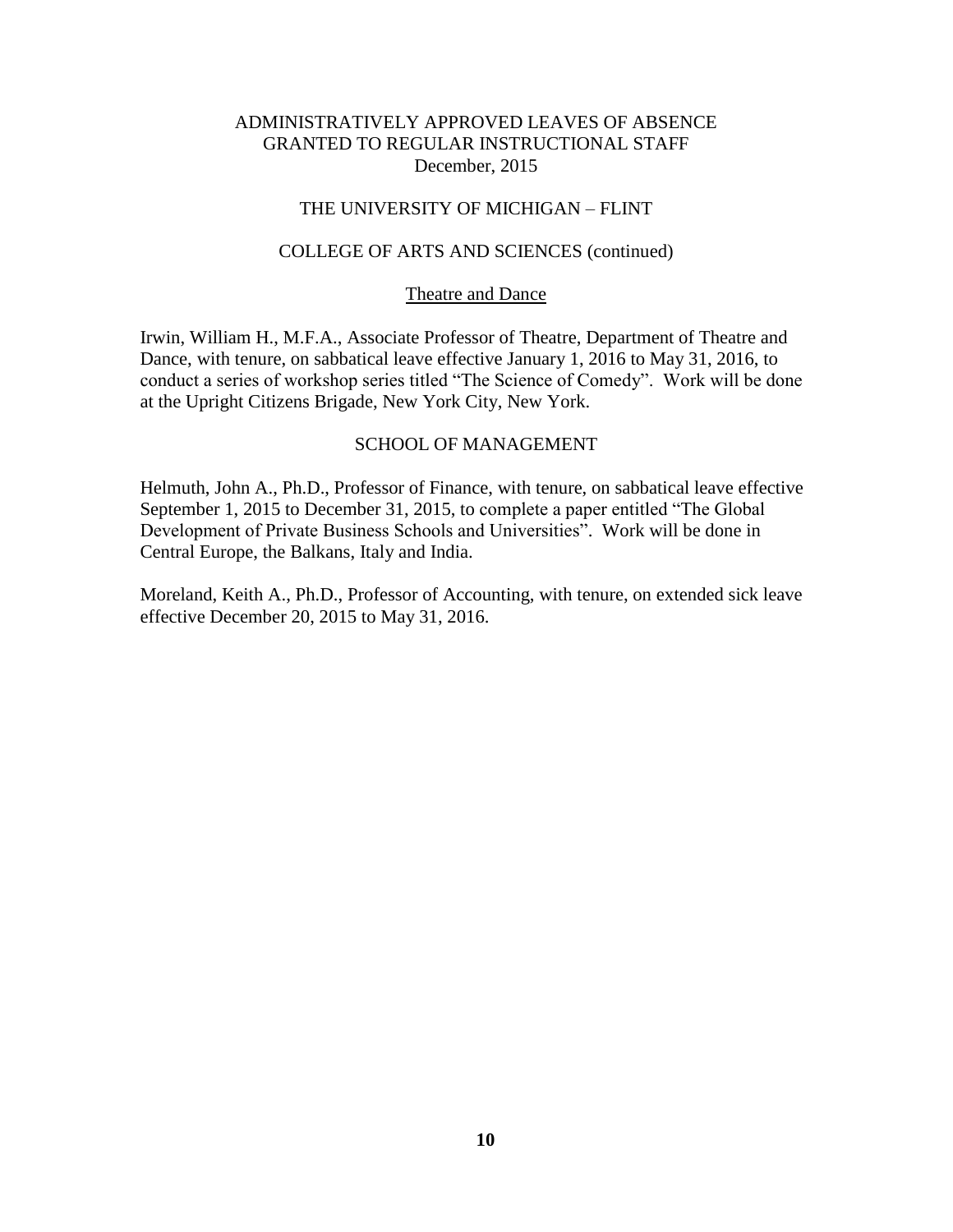## TERMINATIONS OF REGULAR INSTRUCTIONAL STAFF December, 2015

## THE UNIVERSITY OF MICHIGAN – ANN ARBOR

### LAW SCHOOL

Duquette, Donald N., J.D., Clinical Professor of Law, retired after 40 years of service, effective May 31, 2016

## COLLEGE OF LITERATURE, SCIENCE, AND THE ARTS

## Ecology and Evolutionary Biology

Nussbaum, Ronald A., Ph.D., Professor of Zoology, Department of Ecology and Evolutionary Biology, with tenure, retired after 42 years of service, effective December 31, 2015

#### **History**

Morantz-Sanchez, Regina, Ph.D., Professor of History, with tenure and Professor of Judaic Studies, without tenure, retired after 21 years of service, effective December 31, 2015

### MEDICAL SCHOOL

#### Anesthesiology

Durre, Dawn M., D.O., Clinical Lecturer in Anesthesiology, resigned after 1 year of service, to accept a position at the Oregon Health and Science University, Portland, Oregon, effective October 31, 2015

Martinez, Joseph R., M.D., Clinical Lecturer in Anesthesiology, resigned after 7 years of service, to accept a position elsewhere, effective November 30, 2015

#### Family Medicine

Hudson, Stefani A., M.D., Clinical Lecturer in Family Medicine, resigned after 12 years of service, to accept a different position at the University of Michigan, Ann Arbor, Michigan, effective October 31, 2015

### Internal Medicine

Fagerlin, Angela T., Ph.D., Professor of Internal Medicine, with tenure, resigned after 15 years of service, to accept a position at the University of Utah, Salt Lake City, Utah, effective December 18, 2015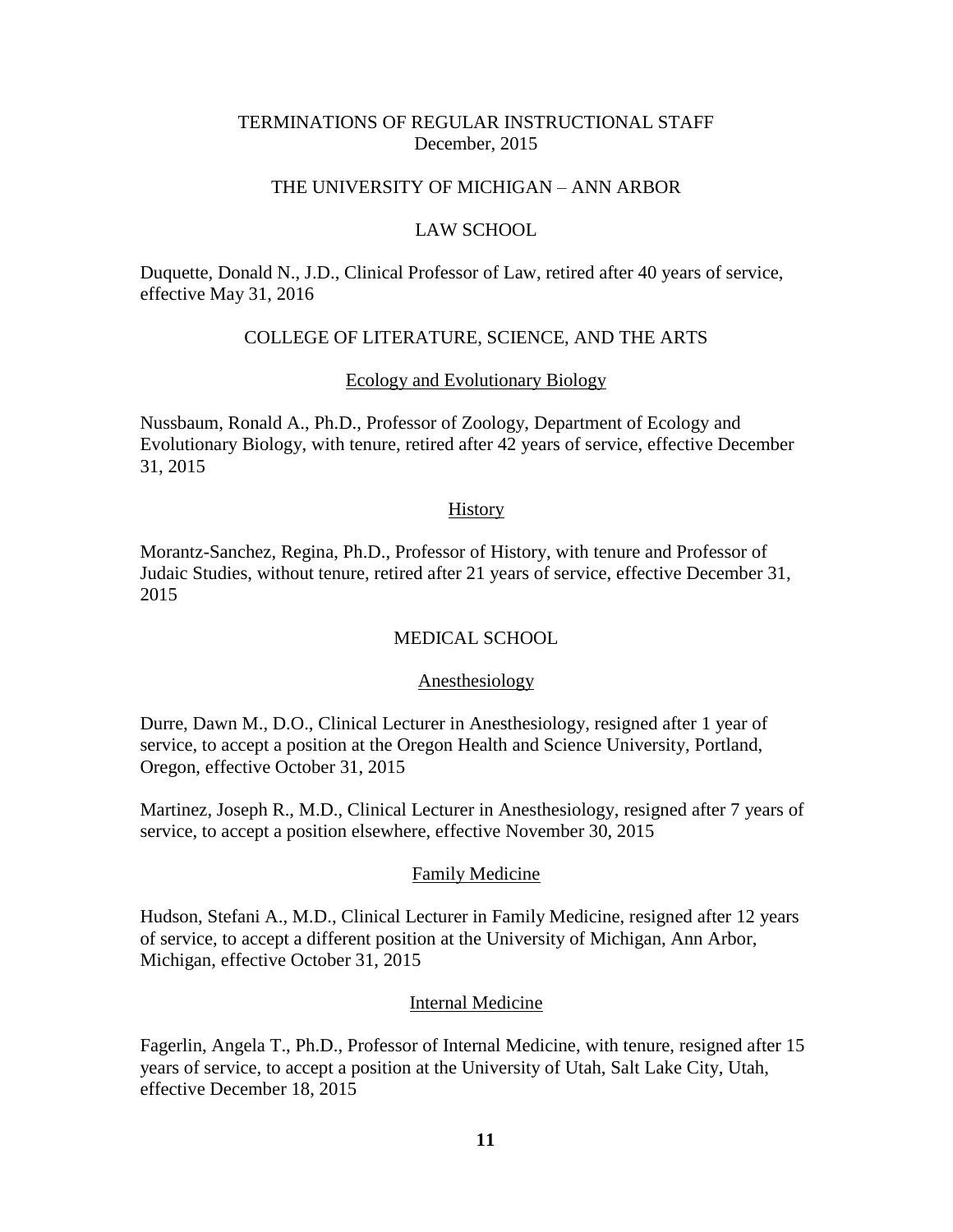## TERMINATIONS OF REGULAR INSTRUCTIONAL STAFF December, 2015

## THE UNIVERSITY OF MICHIGAN – ANN ARBOR

## MEDICAL SCHOOL (continued)

## Internal Medicine (continued)

Grekin, Roger J., M.D., Professor of Internal Medicine, with tenure, retired after 41 years of service, effective August 31, 2015

Kaplan, Mark H., M.D., Clinical Professor of Internal Medicine, with tenure, retired after 11 years of service, effective January 2, 2016

## Laboratory Animal Medicine

Makidon, Paul E., Ph.D., Clinical Assistant Professor of Laboratory Animal Medicine, resigned after 11 years of service, to accept a different position at the University of Michigan, Ann Arbor, Michigan, effective November 23, 2015

## Neurology

Rossknecht, Molly G., M.D., Clinical Lecturer in Neurology, resigned after 1 year of service, to accept a position elsewhere, effective November 30, 2015

## Otolaryngology-Head and Neck Surgery

Koopmann, Jr., Charles F., M.S., Professor of Otolaryngology-Head and Neck Surgery, with tenure and Professor of Pediatrics and Communicable Diseases, without tenure, retired after 29 years of service, effective December 31, 2015

## Physical Medicine and Rehabilitation

Haig, Andrew J., M.D., Professor of Physical Medicine and Rehabilitation, retired after 20 years of service, effective December 31, 2015

Parke, Susannah, D.O., Clinical Lecturer in Physical Medicine and Rehabilitation, resigned after 1 year of service, to accept a different position at the University of Michigan, Ann Arbor, Michigan, effective December 16, 2015

## Surgery

Newman, Lisa A., M.D., Professor of Surgery, with tenure, resigned after 13 years of service, to accept a position at the Henry Ford Health System, Detroit, Michigan, effective November 30, 2015